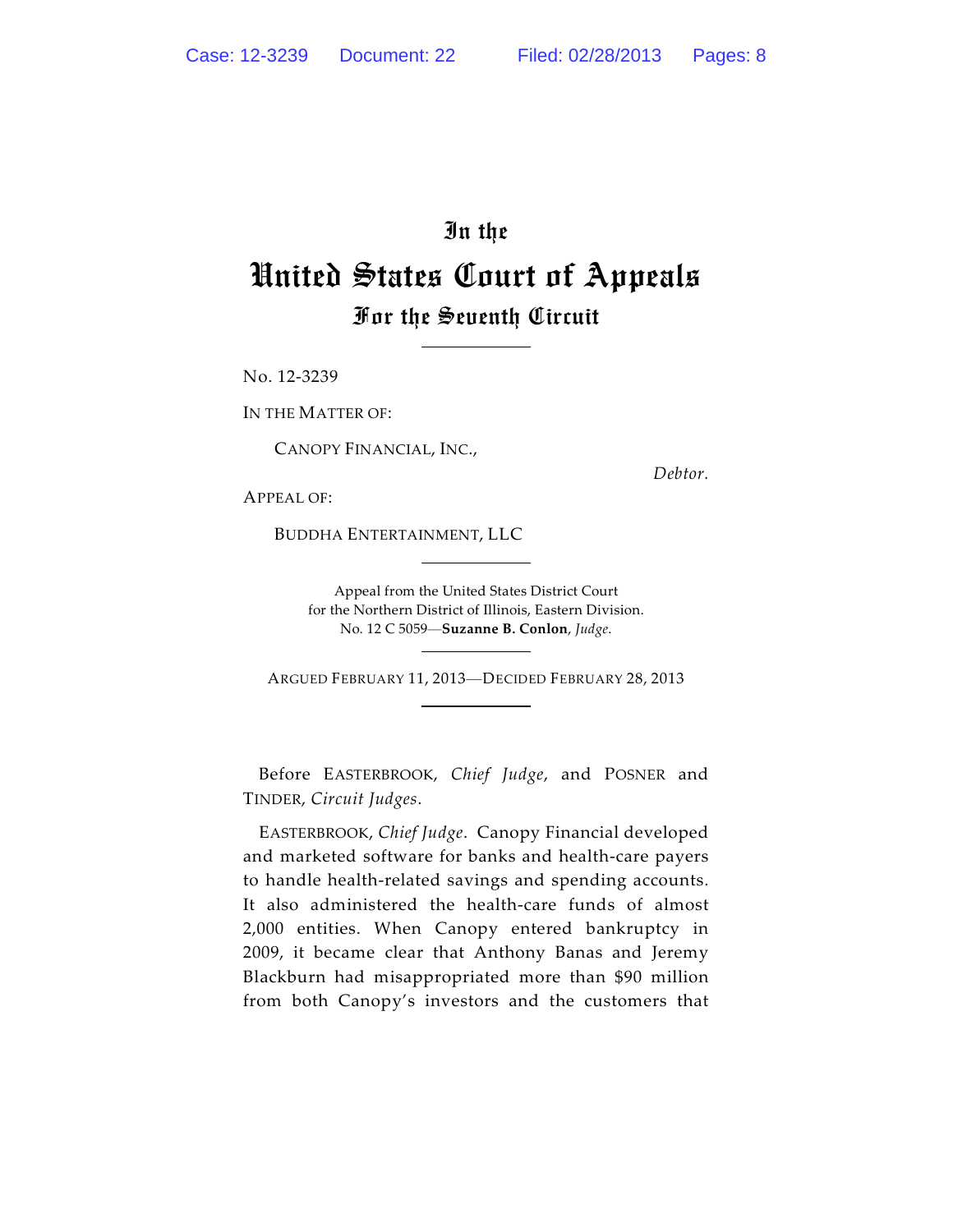had placed money under its management. Banas and Blackburn pleaded guilty to fraud, and each was sentenced to more than a decade's imprisonment. Blackburn committed suicide the day before he was to report; Banas is in prison.

Gus Paloian, the Trustee for the benefit of Canopy's creditors, has recovered about \$50 million by seizing assets such as two 2010 Range Rover SUVs, a 2009 Bentley, a 2008 Lamborghini, a 2010 Lamborghini, a 2009 Rolls Royce Phantom, a 2009 Aston Martin DBS, a 2009 Bentley Continental, and a 2009 Ferrari 430, all of which Blackburn had in the garage of his mansion (which itself had been purchased with Canopy's money). Paloian is trying to recover more by clawing it back from recipients of fraudulent conveyances—that is, transfers made while Canopy was insolvent, and not in exchange for reasonably equivalent value. See 11 U.S.C. §§ 544(b), 548, 550, and Illinois's version of the Uniform Fraudulent Transfer Act, 740 ILCS 160/1 to 160/12.

Buddha Entertainment is among the businesses in Paloian's sights. Buddha operates nightclubs, including TAO in Las Vegas's Venetian Hotel and Casino. According to the Trustee's complaint, Banas and Blackburn spent more than \$80,000 of Canopy's money at TAO during several visits. The complaint maintains that Canopy received no value in exchange.

Buddha has a registered agent for service of process. In October 2011 the Trustee served the complaint and summons on that agent, located in Carson City, Nevada. Buddha did not answer. In December 2011 the Trustee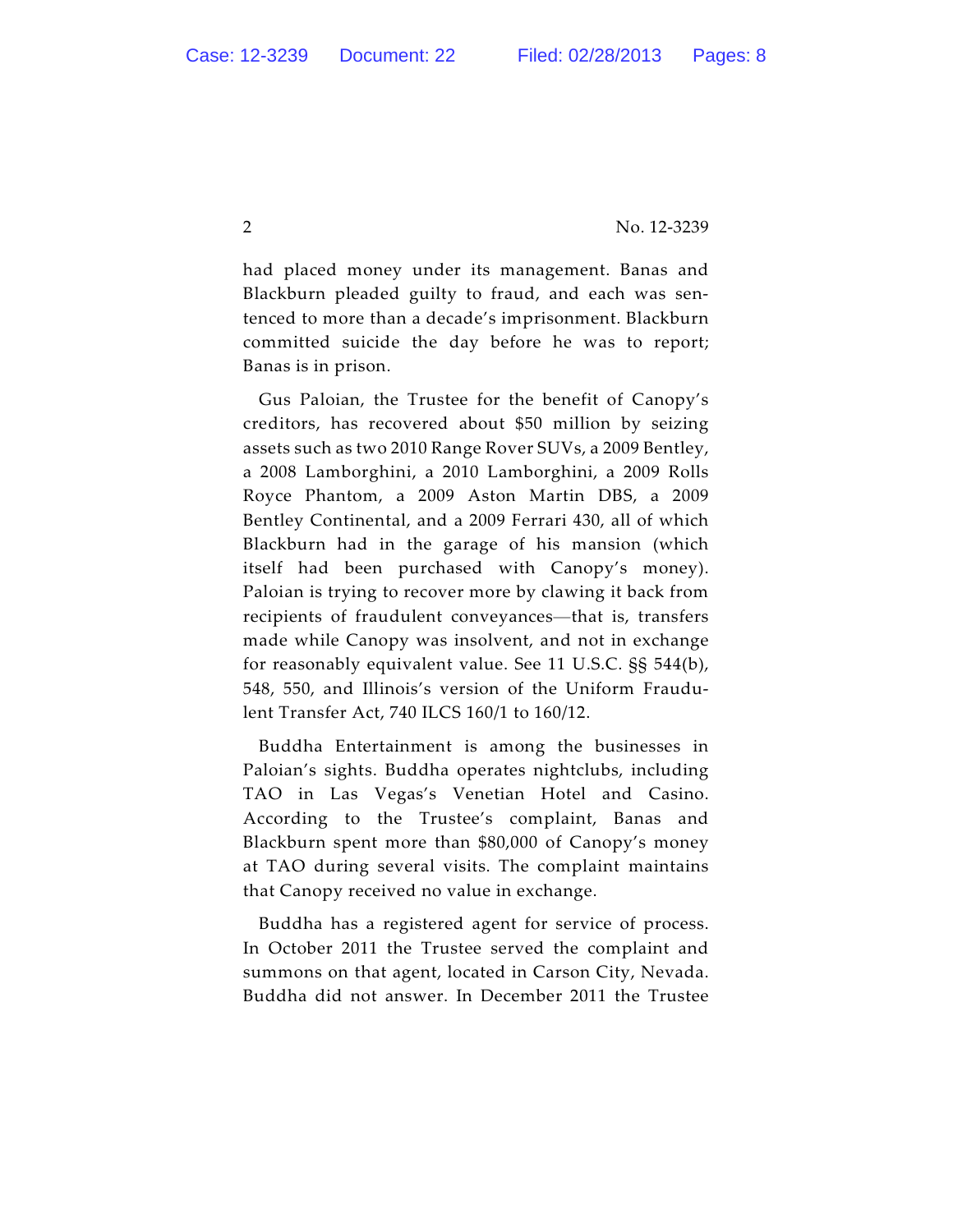No. 12-3239 3

filed a motion for default; that motion, too, though sent to Buddha's agent, did not lead to a response. Bankruptcy Judge Wedoff declared Buddha to be in default and entered a judgment requiring it to disgorge the amounts it had received from Canopy. That judgment was sent to Buddha's registered agent.

When Buddha neither paid nor appealed, the Trustee began to collect from its assets in Nevada. That at last provoked a response. Buddha filed a motion under Fed. R. Bankr. P. 9024, which with three irrelevant provisos incorporates Fed. R. Civ. P. 60(b). The motion asked the bankruptcy judge to vacate the default under Rule 60(b)(1), which permits relief from a judgment that depends on "mistake, inadvertence, surprise, or excusable neglect". Counsel asserted that Buddha had not received any of the Trustee's filings and that failure to respond was therefore "excusable neglect." The bankruptcy judge denied the motion, stating among other things that a litigant is "responsible for the acts of [its] registered agent." A district judge affirmed. 2012 U.S. Dist. LEXIS 126884 (N.D. Ill. Aug. 31, 2012).

Buddha's principal argument on appeal is that the bankruptcy judge made a legal error when stating: "the Seventh Circuit has said that once a default judgment is entered, good cause is not shown by the allegation that a registered agent failed to submit the pleadings to the defendant." And Buddha is right that the seventh circuit has never said this, though courts *within* the circuit (bankruptcy and district judges) have so held. Imprecise phrasing is common in oral statements of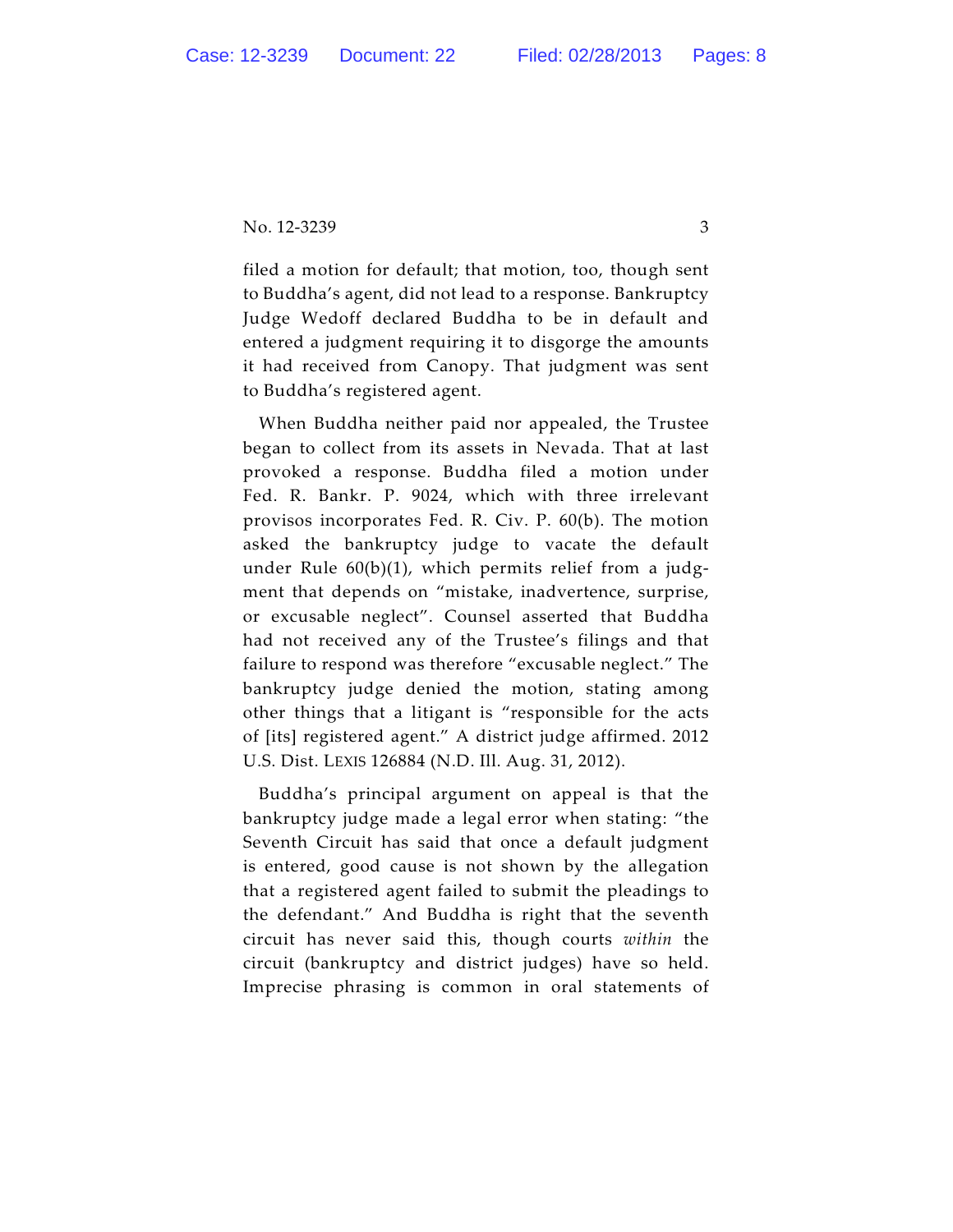reasons, such as the bankruptcy judge's. This court would not like to be bound by judges' statements at oral argument, as opposed to our written opinions.

Buddha finds comfort in the holding of *Robb v. Norfolk & Western Ry.*, 122 F.3d 354 (7th Cir. 1997), that, in principle, an attorney's negligence in meeting a filing deadline could be "excusable neglect" for the purpose of Rule  $60(b)(1)$ . What is true for lawyers must be true for other agents, Buddha maintains. Perhaps the bankruptcy judge would have agreed, had Buddha brought *Robb* to his attention. But it did not. It is hard to fault the judge for failing to find the decision on his own. The bankruptcy judge thought it dispositive that an agent's acts and omissions usually are attributed to the principal. That's a precept of unquestionable validity. See, e.g., *United States v. 7108 West Grand Avenue*, 15 F.3d 632 (7th Cir. 1994).

*Robb* was based on *Pioneer Investment Services Co. v. Brunswick Associates L.P*., 507 U.S. 380 (1993), which held that an attorney's inadvertent failure to file a proof of claim could be "excusable neglect" within the meaning of Fed. R. Bankr. P. 9006(b)(1). The Supreme Court held that a trial judge has discretion to excuse some kinds of negligent errors while finding others inexcusable, which implies that appellate review is deferential. Buddha wants us to hold that the bankruptcy judge abused his discretion in finding its agent's errors not excusable. Yet we do not know the circumstances of those errors—indeed, we do not know that the agent erred. The fault may lie entirely with Buddha. *Pioneer*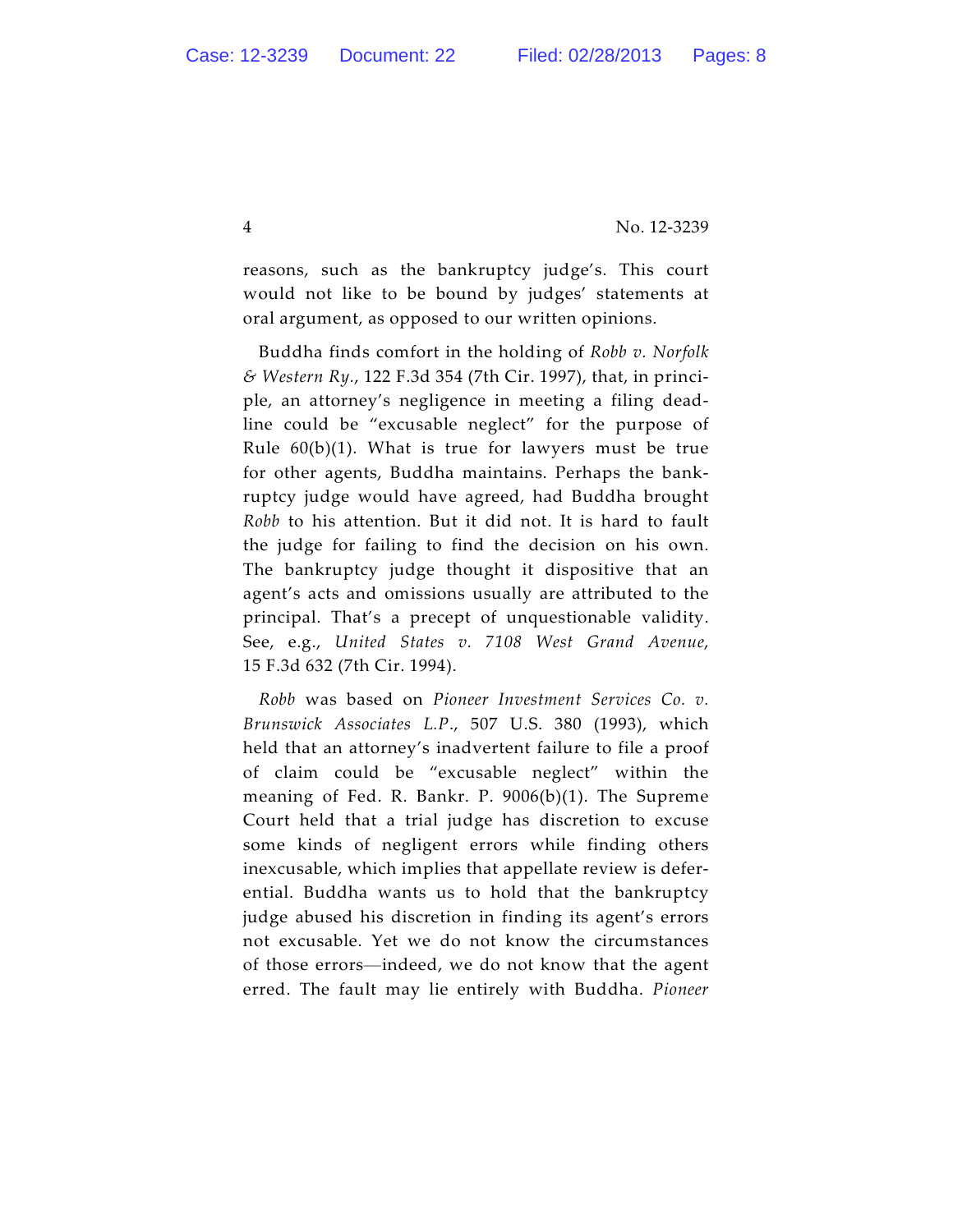No. 12-3239 5

*Investment Services* describes excusable neglect as an "equitable" standard that requires the court to take "account of all relevant circumstances surrounding the party's omission." 507 U.S. at 395. Without knowing those circumstances, a court cannot apply the standard.

The affidavits filed in bankruptcy court were phrased oddly. Although Buddha's brief describes them as saying that the business never received notice of the proceeding, what the affidavits actually say is that two particular managers do not have an "independent recollection" of receiving the complaint and summons; the affidavits are silent about the motion for default. For all we know, then, Buddha received (and the managers recall receiving) the motion for default—yet Buddha did nothing. Such a neglect could not be excused.

The affidavits' use of "recollection" is not the only curious matter. The most telling thing about this record is its thinness. Neither in the bankruptcy court, nor later, did Buddha provide evidence from the agent it hired to accept service. At least eight things might have happened to the complaint and other documents: (a) they never reached the agent; (b) they reached the agent but were not forwarded to Buddha; (c) the agent sent them to Buddha but they were lost in transit; (d) the documents reached Buddha but were not routed to the people supposed to receive them; (e) the documents reached the designated people at Buddha, but not the persons who filed affidavits; (f) the documents reached the affiants, who did nothing and forgot about them; (g) the documents reached the affiants, who did nothing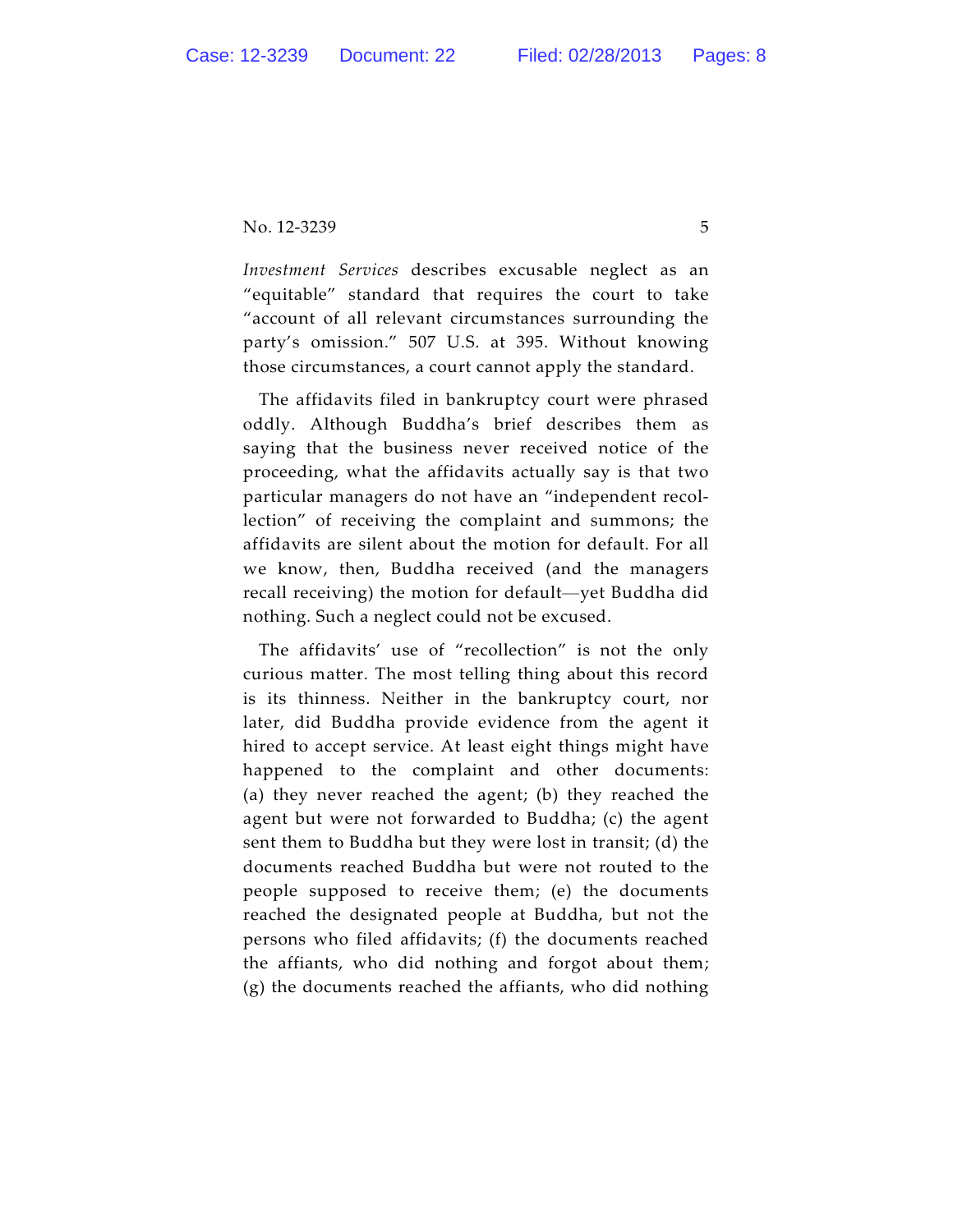and are not telling the truth about their memory. Whether the neglect is "excusable" depends on which of these things happened. Let's put (g) aside—the affidavits must be accepted at face value in the absence of a hearing—and think about the others. And let us bypass the improbability that multiple deliveries all would go awry. (Buddha concedes that the Trustee sent the papers to the agent's correct address.)

a. If vital documents did not reach the agent, then Buddha's inaction is "excusable" and it is entitled to relief. An affidavit from the agent could reveal whether it received the documents; businesses that specialize in receiving and transmitting legal process keep careful records of incoming and outgoing documents. Yet Buddha chose not to present any evidence about whether the agent received these documents.

b. If the agent received the documents but did not send them on, whether the neglect was excusable would depend at least in part on whether Buddha contracted and paid for a competent service. If it was trying to get by on the cheap, it must bear the consequences. Since we have no evidence from either the agent or Buddha about what kind of service Buddha signed up for—let alone whether the agent relayed whatever documents it received—it is impossible to resolve these questions in Buddha's favor.

c. If documents were misaddressed by the agent, or properly addressed but lost in transit between the agent and Buddha, whether the neglect is excusable could depend on what kind of service the agent promised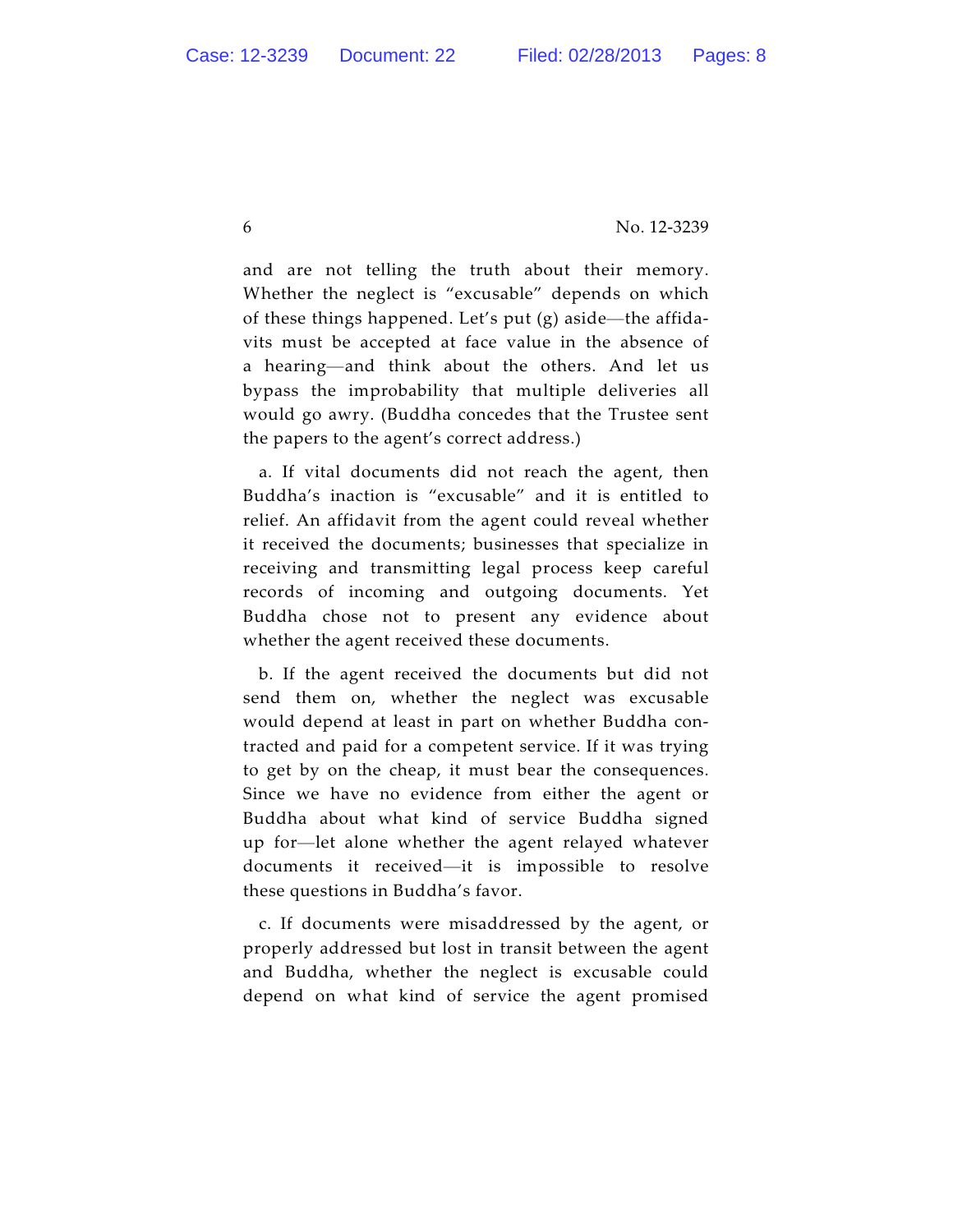No. 12-3239 7

to provide. Did Buddha require the agent to use a service with a tracking number, so that non-delivery could be detected and a replacement copy sent? If Buddha paid the agent only to send documents by ordinary mail, and not to use a trackable shipment (or electronic delivery to an email account or web site of its lawyers), it must accept responsibility. Amazon uses trackable shipments for \$10 movies; businesses such as Buddha cannot do less in litigation and expect delivery errors to be deemed "excusable neglect."

d. Suppose the documents reached Buddha's mailroom and were misrouted, despite Buddha's use of ordinary care in handling legal papers. That might establish excusable neglect, see *Cracco v. Vitran Express, Inc*., 559 F.3d 625, 630–31 (7th Cir. 2009) (applying Fed. R. Civ. P.  $55(c)$ )—but Buddha has never tried to show that this is what happened. For all we know, here, as in *CFTC v. Lake Shore Asset Management Ltd*., 646 F.3d 401, 406–07 (7th Cir. 2011), the litigant failed to tell the agent who within its administrative office should receive the papers, or supplied the agent with an incorrect name. In *Lake Shore* we held that a bank that failed to notify a receiver of the name of the person who needed legal papers, causing responsible managers not to see them in time, could not use Rule 60(b)(1) to get another chance.

e. If the documents came to the designated recipients, who filed them away without action, and then someone else supplied the affidavits, it would be easy to understand why the affiants did not recall seeing the complaint—but the affiants' failure to receive the documents would not excuse Buddha's failure to respond.